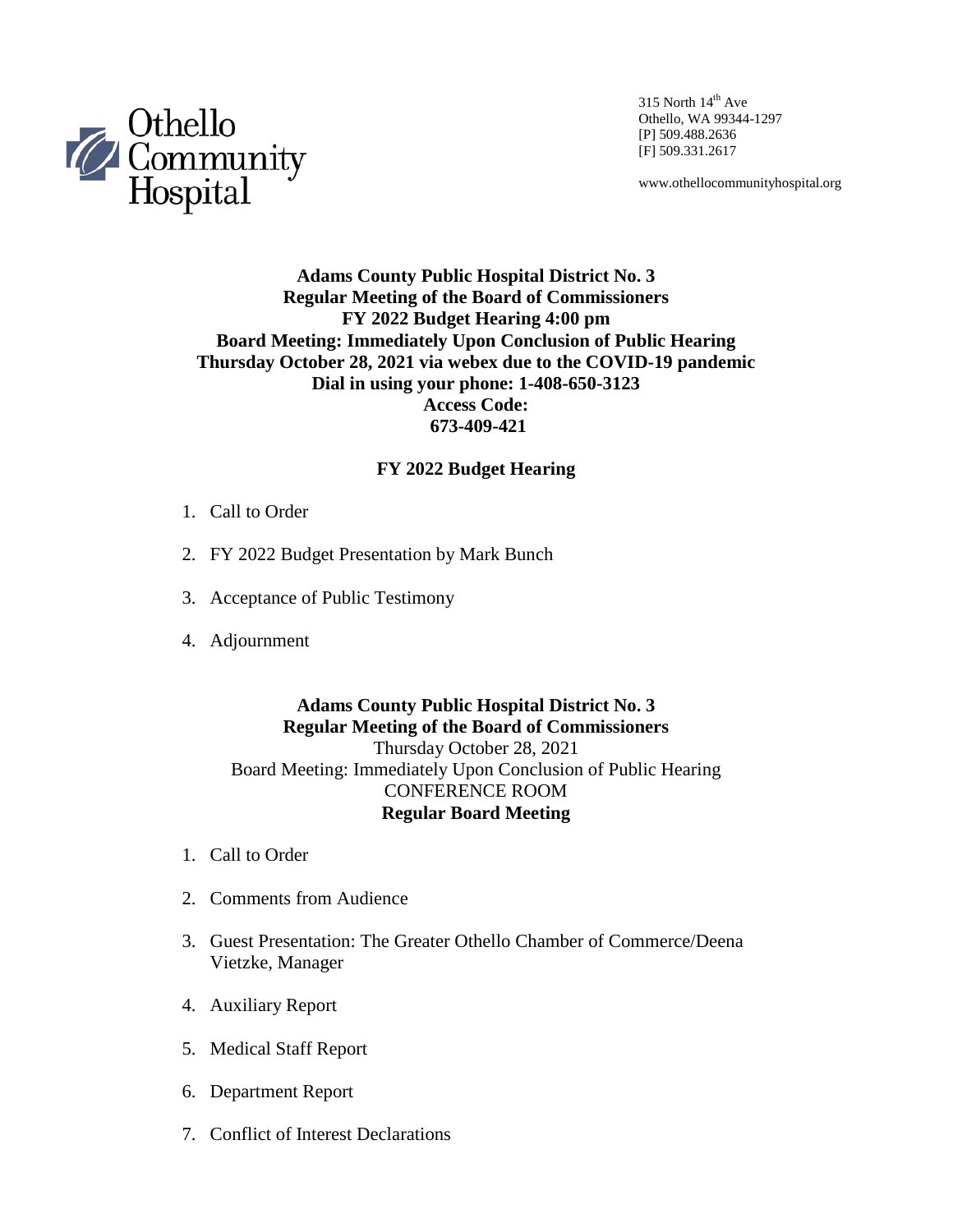- 8. Consent Agenda
	- A. September 30, 2021 Regular Board; October 26, 2021 Finance; October 27, 2021 Personnel Committee meeting minutes
	- B. Claims and payroll
	- C. Bad debts and charity care.
- 9. Patient Satisfaction Survey
- 10. Financial and Statistical Report
- 11. Old Business:
- 12. New Business:
	- A. Approval of Budget Resolution 21-06
	- B. Approval of Hospital Tax Resolution 21-07
	- C. Approval of EMS Tax Resolution 21-08
	- D. Approval of Meeting Adjournment/Reschedule November 25, 2021 Resolution 21-09
	- E. Approval of Meeting Adjournment/Reschedule December 23, 2021 Resolution 21-10
- 13. Administrative Report Nursing Report Patient Story CEO Report
- 14. Articles
- 15. Process Feedback

16. Executive Session: The Board will enter closed Executive Session per: RCW 42.30.110(i) to discuss with legal counsel representing the agency matters relating to agency enforcement actions, or to discuss with legal counsel representing the agency litigation or potential litigation to which the agency, the governing body, or a member acting in an official capacity is, or is likely to become, a party, when public knowledge regarding the discussion is likely to result in an adverse legal or financial consequence to the agency. Executive Session is expected to last 30 minutes.

17. Adjournment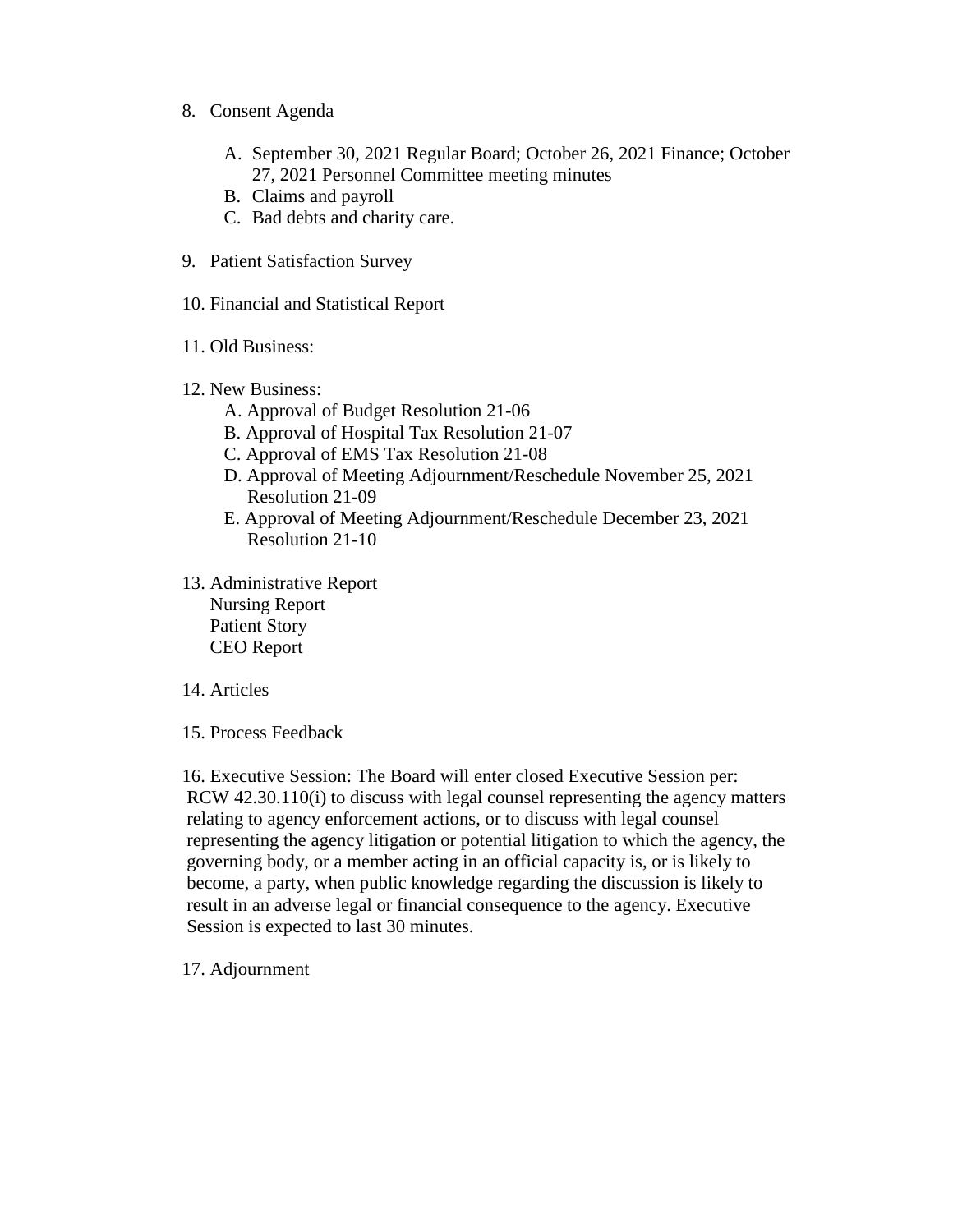

315 North 14th Ave Othello, WA 99344-1297 [P] 509.488.2636 [F] 509.331.2617

www.othellocommunityhospital.org

### **Adams County Public Hospital District No. 3 Regular Meeting of the Board of Commissioners** FY 2022 Budget Hearing 4:00 pm Thursday October 28, 2021 via webex due to the COVID-19 pandemic Dial in using your phone: 1-408-650-3123 **Access Code:** 673-409-421

#### FY 2022 Public Budget Hearing Minutes

Call to Order: President McCullough called the meeting to order at 4:00 p.m. President McCullough announced that the meeting is being recorded. President McCullough asked if everyone could hear her. All present acknowledged they could hear her.

Present: President McCullough asked for a roll call for Commissioners present. All were present. Shirley McCullough, Bob Carlson, Gayle Bohannan, Sue Long-Hosek, and Lynda Bowers.

Others Present: Connie Agenbroad, Tina Bernsen, Mary Garza, Mindy Gonzalez, Mark **Bunch** 

Guest Present: Deanna Vietzke, Othello Chamber of Commerce Manager

Summary of FY 2022 Budget: Mark Bunch presented a summary of the FY 2022 operating and capital budgets, cash flow projections, hospital pricing comparison, and scenarios depicting a hospital price increase of 0%, 1%, 3%, 5%, 7% and 9% effective January 1, 2022.

**Testimony from Audience:** No testimony was submitted.

Process Feedback: President McCullough asked for a roll call if any of the Commissioners had any feedback. All stated no.

Adjournment: President McCullough declared the hearing adjourned at 4:15 p.m.

Respectfully submitted,

Bol Carlson

**Bob Carlson** Secretary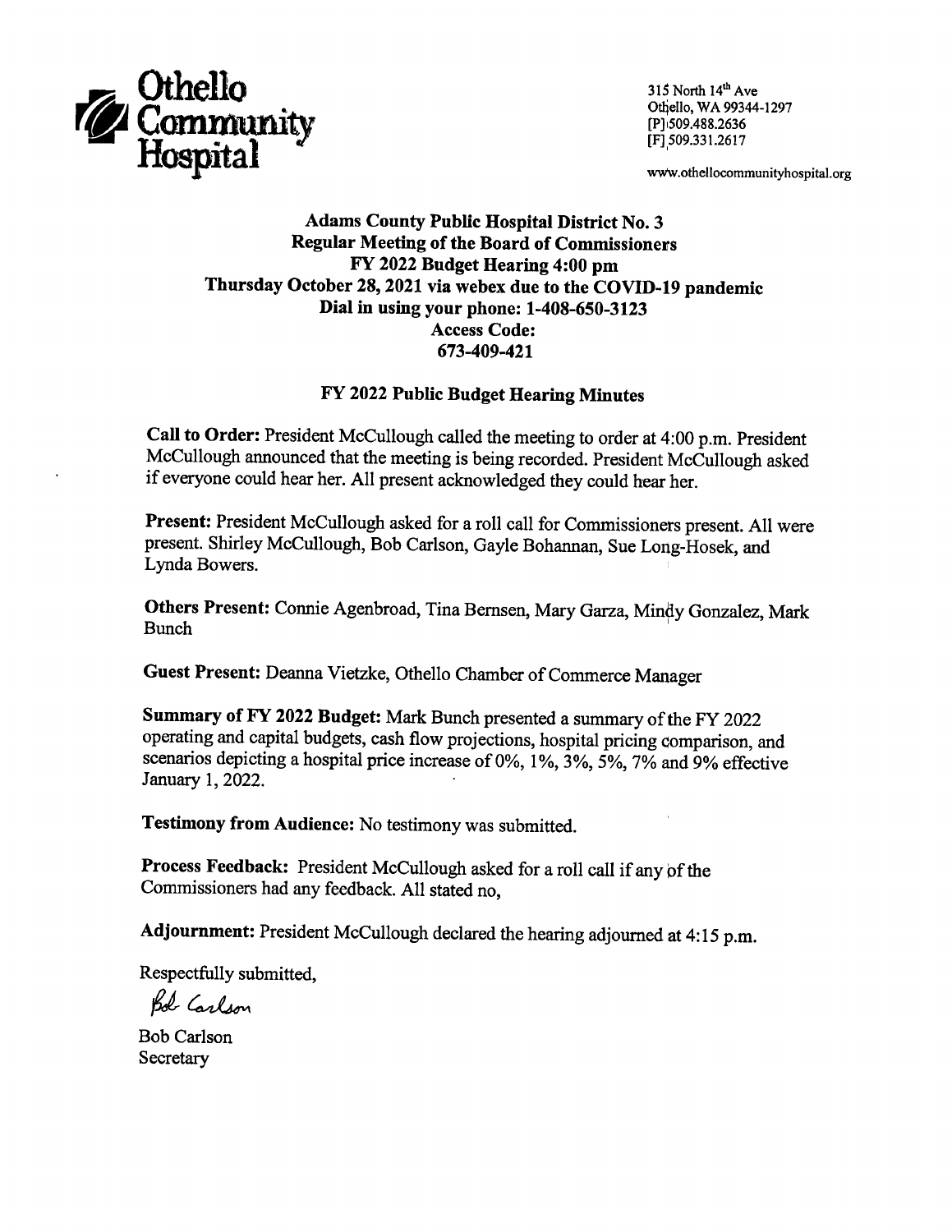

315 North 14th Ave Othello, WA 99344-1297 [P] 509.488.2636 [F] 509.331.2617

www.othellocommunityhospital.org

**Adams County Public Hospital District No. 3 Board of Commissioners Meeting Minutes** Thursday October 28, 2021 In Person and via webex due to the COVID-19 pandemic https://www.gotomeet.me/MaryGarza1/board-meeting Dial in using your phone: 1-408-650-3123 **Access Code:** 673-409-421 Board Meeting: 4:00 p.m. **Regular Board Meeting** 

Call to Order: President McCullough called the meeting to order at 4:15 p.m. President McCullough announced that the meeting is being recorded. President McCullough asked if everyone could hear her. All present acknowledged they could hear her.

Present: President McCullough asked for a roll call for Commissioners present. All were present. Shirley McCullough, Bob Carlson, Gayle Bohannan, Sue Long-Hosek, and Lynda Bowers

Others Present: Connie Agenbroad, Mark Bunch, Mary Garza, Tina Bernsen, and Mindy Gonzalez

Guest Present: Deanna Vietzke, Othello Chamber of Commerce Manager

**Comments from Audience: None** 

Othello Chamber of Commerce: Deana Vietzke gave a presentation on the Othello Chamber of Commerce.

**Auxiliary Report: None** 

**Medical Staff: None** 

**Department Report: None** 

Conflict of Interest Declarations: President McCullough asked for a roll call on conflict of interest. All stated they did not have a conflict of interest.

Approval Consent Agenda: Bob Carlson made a motion to approve the Consent Agenda comprised of the; 1) September 30, 2021 Regular Board Meeting; October 26, 2021 Finance Committee Meeting; and October 27, 2021 Personnel Committee Meeting minutes. 2) Claims, Payroll, Payroll taxes, and Auxiliary in the amount of \$1,589,795.56. 3) Bad Debts and Charity in the amount of \$145,654.27 and \$71,997.69 respectively. Gayle Bohannan seconded the motion. President McCullough asked for a roll call for approval. The motion passed unanimously.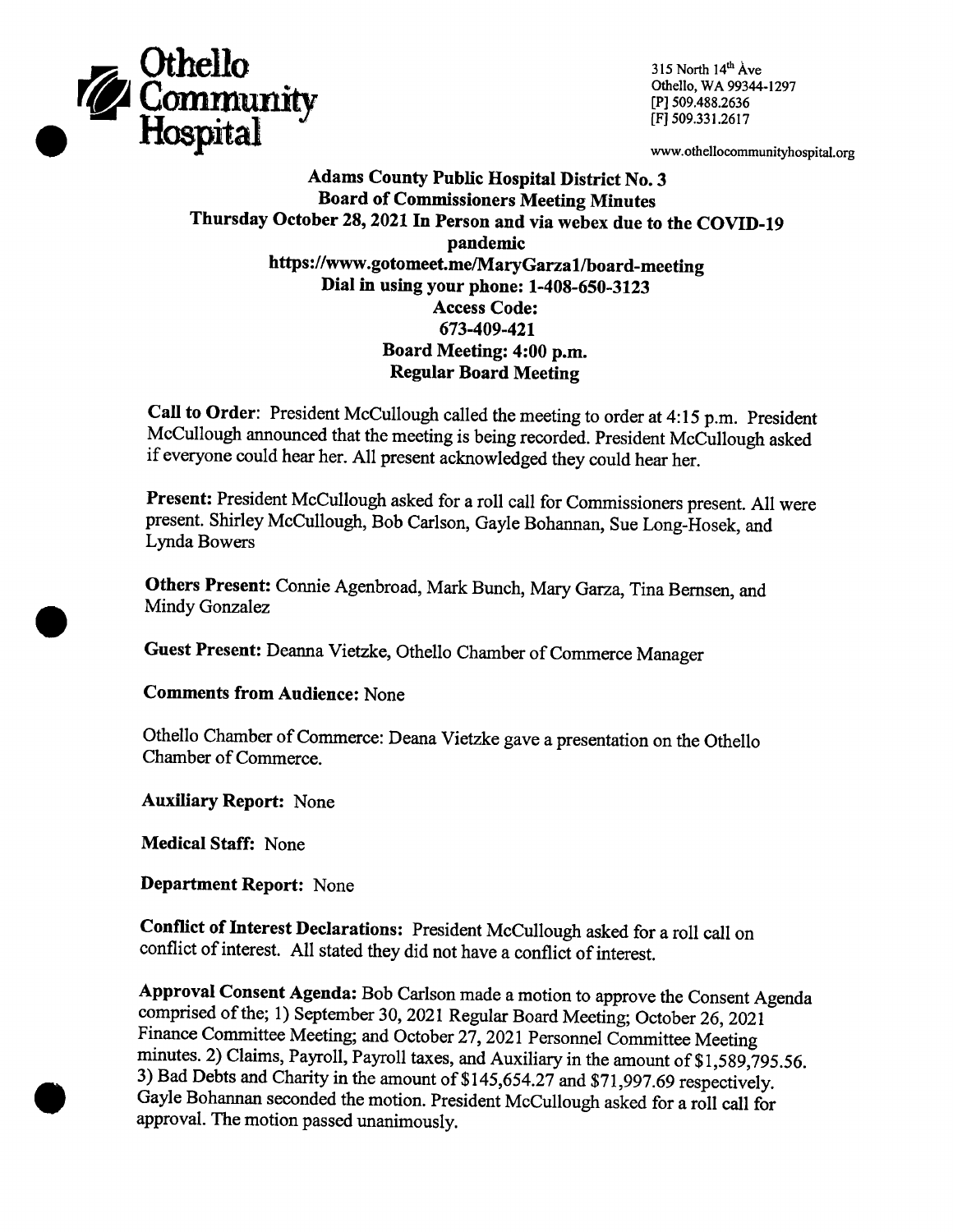### **Patient Satisfaction Survey: None**

Financial Report: For the month ending, September, 2021, OCH incurred an operating loss (including approximately \$47,058 in disproportionate share; \$75,990 in hospital levy; \$47,196 in EMS levy) in the amount of \$130,322 with investment gain of \$16,722 for a total net loss of \$113,550; year-to-date operating loss (including approximately \$423,572 in disproportionate share; \$683,912 in hospital levy; \$424,722 in EMS levy) was \$2,235,511 with investment gain of \$157,264 for a year-to-date net loss of \$2,078,247.

President McCullough asked for a roll call if any of the Commissioners had a question for Mark Bunch. All stated no.

Old Business: Connie Agenbroad requested an adjustment to the motion made at the September 30, 2021 board meeting regarding the purchase of R-Zero ARC Devices not exceed \$125,000.00 to not to exceed \$127,000.00. Sue Long-Hosek made a motion to approve the requested adjustment of the motion from not to exceed \$125,000.00 to not to exceed \$127,000.00. Gayle Bohannan seconded the motion. The motion passed unanimously.

New Business: Approval of Budget Resolution 21-06: Bob Carlson made a motion to approve a 7% average increase in hospital rates. Sue Long-Hosek seconded the motion. The motion passed unanimously. Sue Long-Hosek made a motion to approve Resolution 21-06, authorizing FY 2022 Budget with \$20,527,385 in operating expenses, \$1,490,400 in capital expenditures and 7% average increase in hospital rates. Gayle Bohannan seconded the motion. President McCullough asked for a roll call for approval. The motion passed unanimously.

Approval of Hospital Tax Resolution 21-07: Lynda Bowers made a motion to approve Resolution 21-07, authorizing FY 2022 hospital tax levy in the amount of \$1,350,000. Sue Long-Hosek seconded the motion. President McCullough asked for a roll call for approval. The motion passed unanimously.

Approval of EMS Tax Resolution 21-08: Lynda Bowers made a motion to approve Resolution 21-08, authorizing special FY 2022 EMS levy in the amount of \$750,000. Gayle Bohannan seconded the motion. President McCullough asked for a roll call for approval. The motion passed unanimously.

Approval of Meeting Adjournment/Reschedule November 25, 2021 Resolution 21-09: Lynda Bowers made a motion to approve Resolution 21-09, adjourning the November 25, 2021 regular Board meeting and rescheduling it to Tuesday November 30, 2021 at 4:00 p.m. Bob Carlson seconded the motion. President McCullough asked for a roll call for approval. The motion passed unanimously.

Personnel Committee will meet on Monday November 29, 2021 at 8: a.m. and Finance Committee will meet on Monday November 29, 2021 at 12:00 p.m.

# Approval of Meeting Adjournment/Reschedule December 23, 2021 Resolution 21-

10: Sue Long-Hosek made a motion to approve Resolution 21-10, adjourning the December 23, 2021 regular Board meeting and rescheduling it to Thursday December 30, 2021 at 4:00 p.m. Lynda Bowers seconded the motion. President McCullough asked for a roll call for approval. The motion passed unanimously.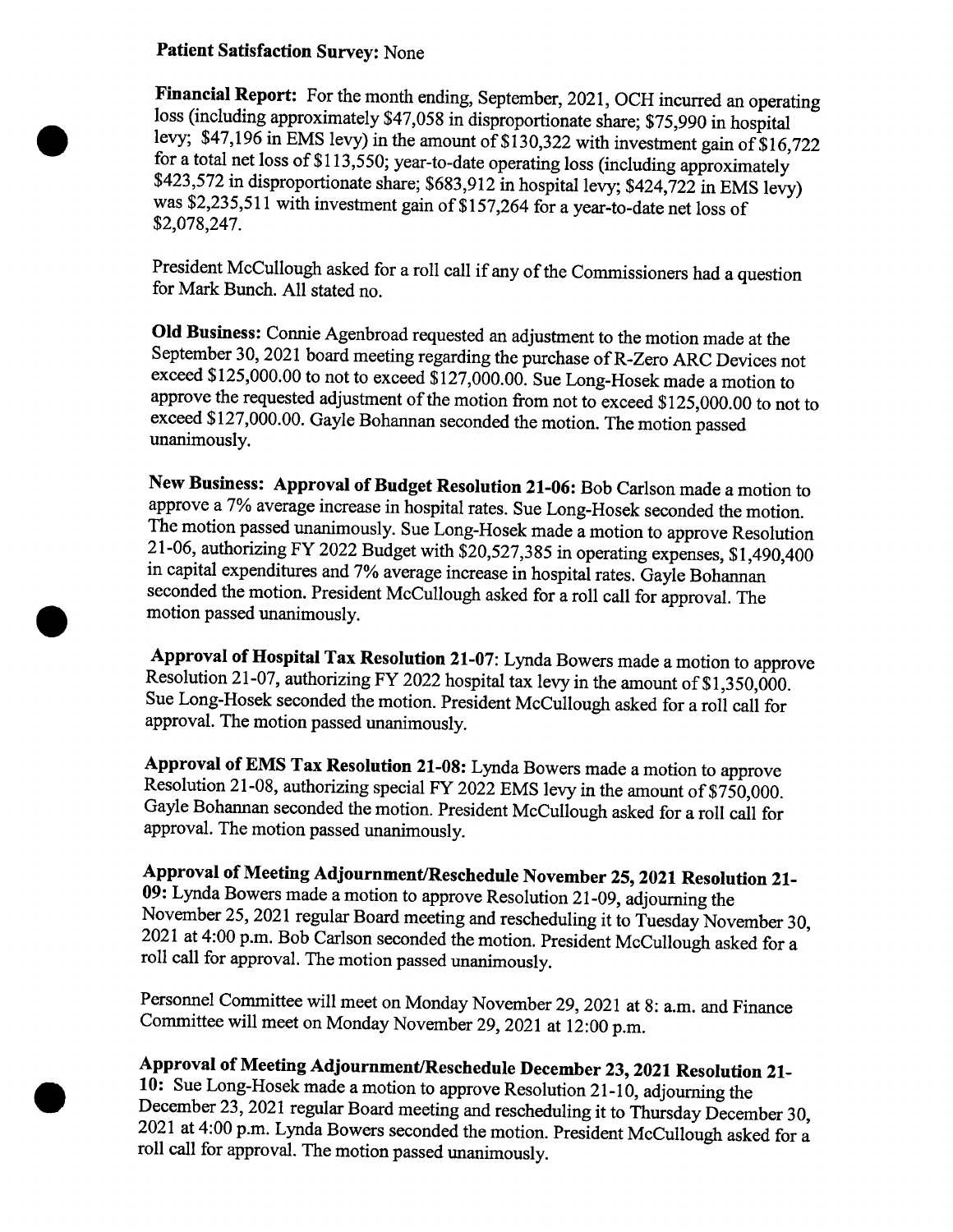Finance Committee will meet on Tuesday December 28, 2021 at 12:00 p.m. and Personnel Committee will meet on Wednesday December 29, 2021 at 8:00 a.m.

Executive Session: President McCullough announced that the Board will enter closed Executive Session per: RCW 42.30.110(i) to discuss with legal counsel representing the agency matters relating to agency enforcement actions, or to discuss with legal counsel representing the agency litigation or potential litigation to which the agency, the governing body, or a member acting in an official capacity is, or is likely to become, a party, when public knowledge regarding the discussion is likely to result in an adverse legal or financial consequence to the agency. Any final action of the Board of Commissioners shall be taken in open session. Executive Session is expected to last 30 minutes.

The Executive Session convened at 4:55 p.m.

Resumption of Open Session: The open session resumed at 5:25 p.m. Bob Carlson made a motion to approve Resolution 21-11 authorizing the District to enter into an agreement to settle pending Public Records Act litigation. Lynda Bowes seconded the motion. The motion passed unanimously.

Nursing Report: Tina Bernsen reported admission restrictions and transfers for September 2021. There were four (4) admission restrictions with four (4) transfers from the Emergency room to a higher level of care. All restrictions were due to staff shortage and acuity of patients.

## **Patient Story: None**

CEO Report: Mindy Gonzalez reviewed increases for Medical insurance, Dental and Vision. Medical insurance will increase 5.4%, Dental will increase 4.5% and Vision there will be no increase. There are no changes to Basic Life/AD&D, Voluntary Life/AD&D and EAP. There will be a Benefit fair for employees on November 16, 2021 with United Healthcare and Security Benefits representatives.

Mindy Gonzalez reported that the hospital website would be moving to a different platform effective January 1, 2022. Mindy Gonzalez has been working with Engage regarding this. The hospital will also be moving the hospital email from Outlook to Microsoft 365.

Mindy Gonzalez reported that Washington State minimum wage would increase from 13.69 to 14.49 effective January 1, 2022, which is about .80 cents more per hour or about a 5.8% increase. Mindy Gonzalez and Connie Agenbroad will be working on the pay scale with possible adjustments and present to the Personnel Committee on November 29, 2021 for review.

Mindy Gonzalez informed the Commissioners that on Tuesday November 2, 2021 funeral service for Matt Walker, Lab Manager will be held in Ephrata at 11:00 a.m. at the LDS Church. Several employees from the hospital will be attending. The service will be broadcast live and the hospital will be providing this in the lower conference room for anyone who would like to attend.